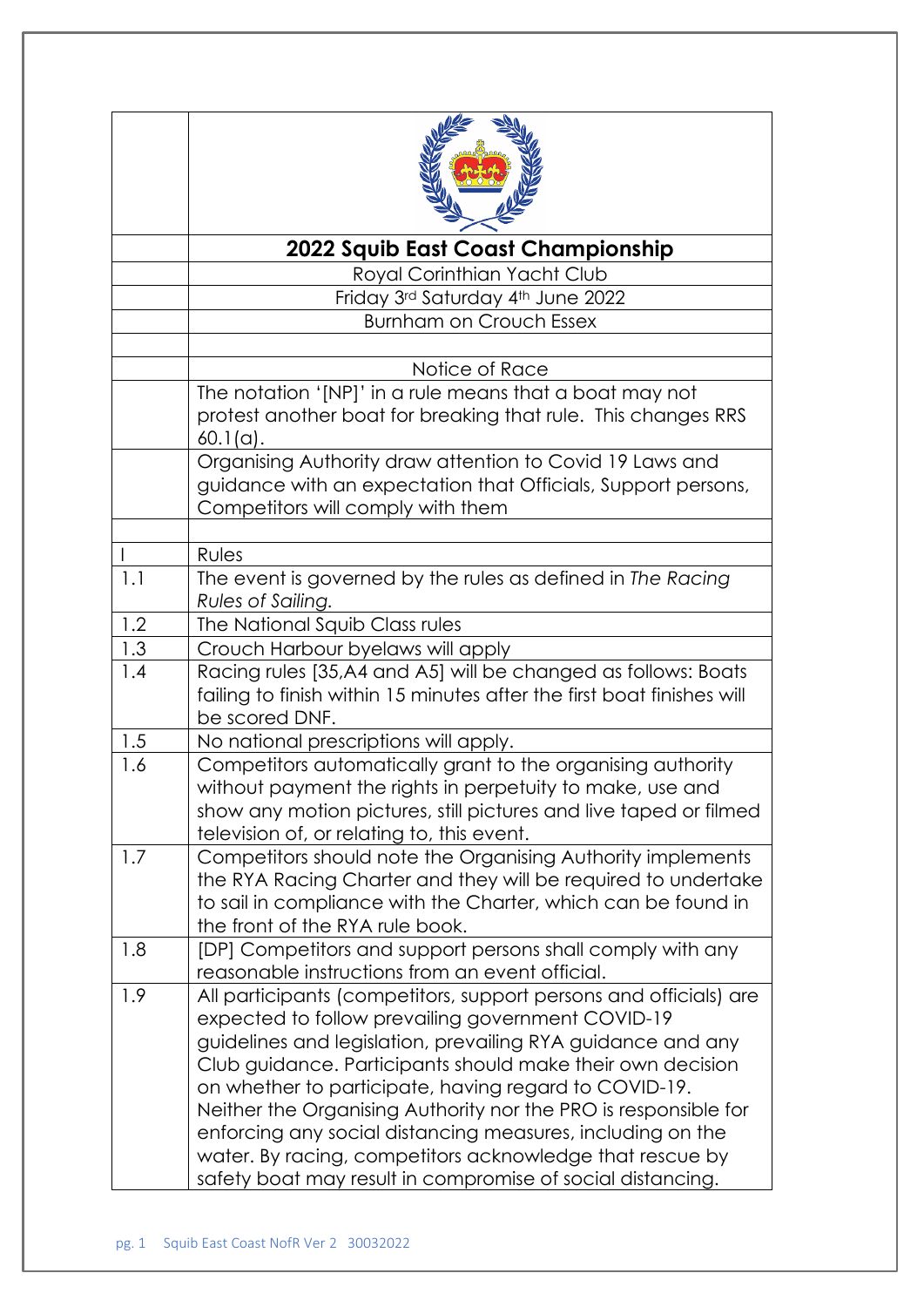|     | COVID-19 issues do not form part of the Rules and are outside<br>the jurisdiction of the Protest<br>Committee. The Sailing Instructions may from time to time,<br>however, include an addendum with Rules relating to COVID-<br>19 and which will be within the jurisdiction of the Protest<br>Committee. |
|-----|-----------------------------------------------------------------------------------------------------------------------------------------------------------------------------------------------------------------------------------------------------------------------------------------------------------|
| ∩   | <b>Sailing Instructions</b>                                                                                                                                                                                                                                                                               |
| 2.1 | The Sailing instructions will be available from mid-day on May<br>20th on the RCYC Squib East coast Championship notice<br>board.                                                                                                                                                                         |

| $\mathbf{3}$   | <b>Communications</b>                                                 |
|----------------|-----------------------------------------------------------------------|
| 3.1            | The online official notice board is located at                        |
|                | royalcorinthian.co.uk/squib-ec/                                       |
| 3.2            | [DP] All boats shall carry a VHF radio capable of communicating       |
|                | on ch 72                                                              |
| 3.3            | On the water, the race committee will make courtesy broadcasts to     |
|                | competitors on VHF radio. The channel will be stated in the SIs.      |
| 3.4            | [DP] While racing, except in an emergency, a boat shall not make      |
|                | voice or data transmissions and shall not receive voice or data       |
|                | communication that is not available to all boats.                     |
| $\overline{4}$ | <b>Eligibility and Entry</b>                                          |
| 4.1            | The event is open to all boats of the Squib Class                     |
| 4.2            | The event is open to all members of the National Squib Owners         |
|                | Association                                                           |
| 4.3            | Eligible boats may enter by completing the entry form and sending it, |
|                | together with the required fee, to Royal Corinthian Yacht Club by     |
|                | May 27th 2022.                                                        |
| 4.4            | Boats may enter the event by registering online at:                   |
|                | www.royalcorinthian.co.uk/squib-ec/                                   |
| 4.5            | To be considered an entry in the event, a boat shall complete all     |
|                | registration requirements and pay all fees.                           |
| 4.6            | Late entries will be accepted under the following conditions:         |
|                | additional £15.00                                                     |
| 5              | <b>Entry fees</b>                                                     |
| 5.1            | Entry Fees for racing £40.00- late entries after                      |
| 5.2            | Other fees social.                                                    |
|                |                                                                       |
| 6.             | Crew Limitation n/a                                                   |
|                |                                                                       |
| 7              | <b>Advertising</b>                                                    |
| 7.1            | Boats may be required to display advertising chosen and supplied by   |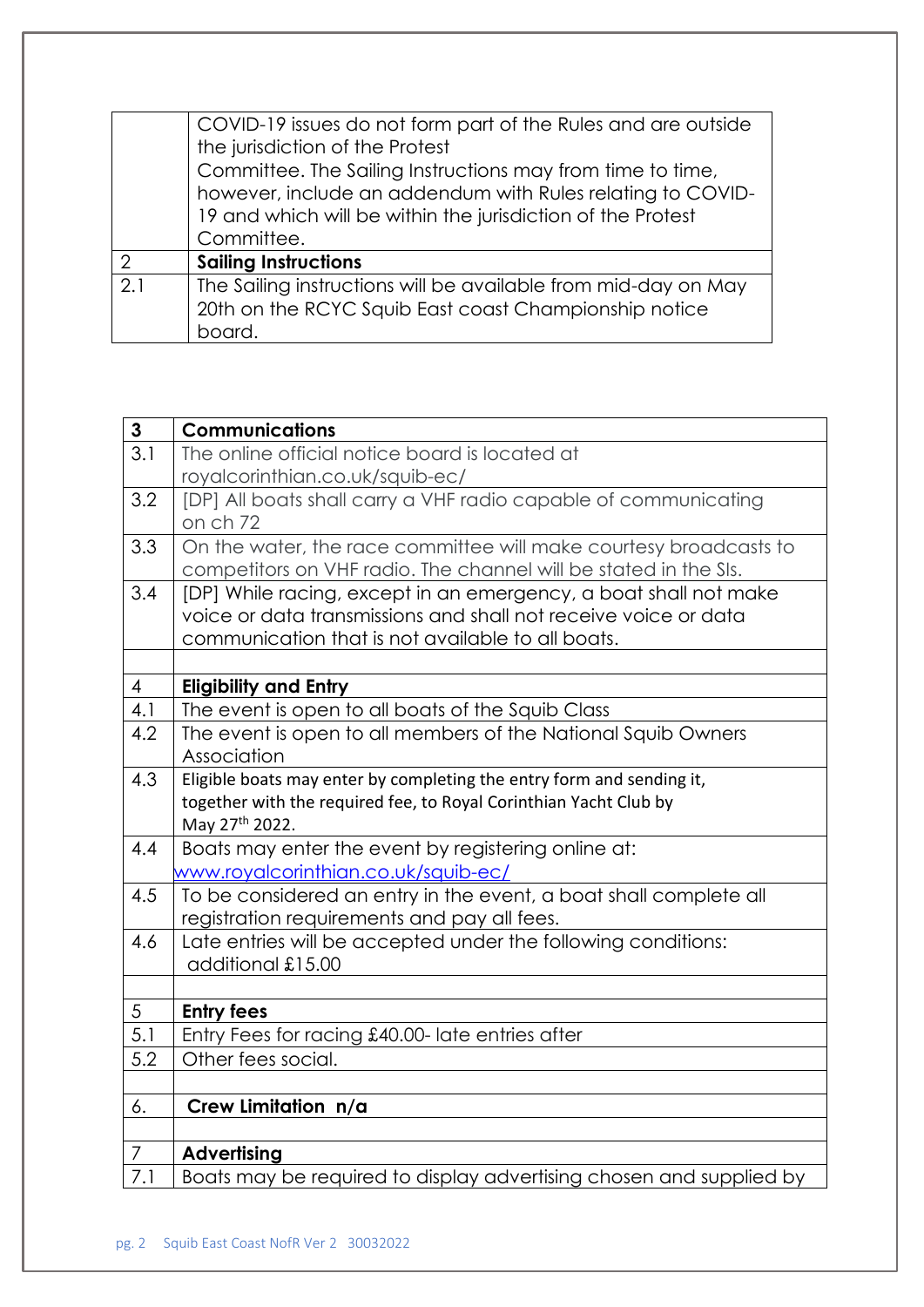|      | the organizing authority                                                                                        |                                                                |                                   |  |                                                                         |  |  |
|------|-----------------------------------------------------------------------------------------------------------------|----------------------------------------------------------------|-----------------------------------|--|-------------------------------------------------------------------------|--|--|
| 7.2  |                                                                                                                 | Competitors may use spinnakers supplied at the Squib Nationals |                                   |  |                                                                         |  |  |
|      |                                                                                                                 |                                                                |                                   |  |                                                                         |  |  |
| 8    |                                                                                                                 | Qualifying series and Final series n/a                         |                                   |  |                                                                         |  |  |
|      |                                                                                                                 |                                                                |                                   |  |                                                                         |  |  |
| 9    | <b>Schedule</b>                                                                                                 |                                                                |                                   |  |                                                                         |  |  |
| 9.1  |                                                                                                                 | Registration online only                                       |                                   |  |                                                                         |  |  |
| 9.2  | Dates of Racing                                                                                                 |                                                                |                                   |  |                                                                         |  |  |
|      | Squib Class                                                                                                     | Friday 3rd June                                                |                                   |  | Racing                                                                  |  |  |
|      |                                                                                                                 | Squib Class<br>Saturday 4th June<br>Racing                     |                                   |  |                                                                         |  |  |
| 9.3  | Number of races:                                                                                                |                                                                |                                   |  |                                                                         |  |  |
|      | <b>Class</b>                                                                                                    | <b>Number</b>                                                  |                                   |  |                                                                         |  |  |
|      |                                                                                                                 |                                                                | Races per day<br><b>Scheduled</b> |  | Races per day<br>maximum                                                |  |  |
|      | Squib                                                                                                           | 1,2,3,4                                                        | 4                                 |  | 5                                                                       |  |  |
|      | Squib                                                                                                           | 5, 6, 7, 8                                                     | 4                                 |  | 5                                                                       |  |  |
| 9.4  |                                                                                                                 |                                                                |                                   |  | The scheduled time of the warning signal for the first race is 10:55    |  |  |
| 9.5  |                                                                                                                 | house near the crane. On Friday 3rd June 2022                  |                                   |  | The briefing will be held at outside at 9.30 at the Eastend of the Club |  |  |
| 10.  | <b>Equipment inspection</b>                                                                                     |                                                                |                                   |  |                                                                         |  |  |
| 10.1 |                                                                                                                 |                                                                |                                   |  | Each boat shall produce or verify a valid measurement certificate.      |  |  |
| 10.2 |                                                                                                                 | Boats may be inspected at any time                             |                                   |  |                                                                         |  |  |
| 10.3 |                                                                                                                 | [DP] Boats shall also comply with RRS 78.1                     |                                   |  |                                                                         |  |  |
|      | Compliance with class rules                                                                                     |                                                                |                                   |  |                                                                         |  |  |
| 11.  |                                                                                                                 | Clothing & Equipment n/a                                       |                                   |  |                                                                         |  |  |
| 12.  | Venue                                                                                                           |                                                                |                                   |  |                                                                         |  |  |
| 12.1 |                                                                                                                 | Royal Corinthian Yacht Club Burnham on Crouch.                 |                                   |  |                                                                         |  |  |
| 12.2 | Racing areas.                                                                                                   |                                                                |                                   |  |                                                                         |  |  |
|      |                                                                                                                 | Rivers Crouch and Roach.                                       |                                   |  |                                                                         |  |  |
| 13.  | <b>Courses</b>                                                                                                  |                                                                |                                   |  |                                                                         |  |  |
| 13.1 |                                                                                                                 |                                                                |                                   |  | The courses to be sailed are Windward Leeward and Triangle Sausage      |  |  |
| 13.2 |                                                                                                                 | Marks will be inflatable buoys                                 |                                   |  |                                                                         |  |  |
| 14.  | <b>Penalties</b>                                                                                                |                                                                |                                   |  |                                                                         |  |  |
| 14.1 |                                                                                                                 | The Scoring Penalty, RRS 44.1, applies.                        |                                   |  |                                                                         |  |  |
|      |                                                                                                                 |                                                                |                                   |  |                                                                         |  |  |
| 15.  | Scoring                                                                                                         |                                                                |                                   |  |                                                                         |  |  |
| 15.1 |                                                                                                                 | Two races are required to be completed to constitute a series. |                                   |  |                                                                         |  |  |
| 15.2 | (a) When fewer than 6 races have been completed, a boat's series score<br>will be the total of her race scores. |                                                                |                                   |  |                                                                         |  |  |
|      |                                                                                                                 |                                                                |                                   |  |                                                                         |  |  |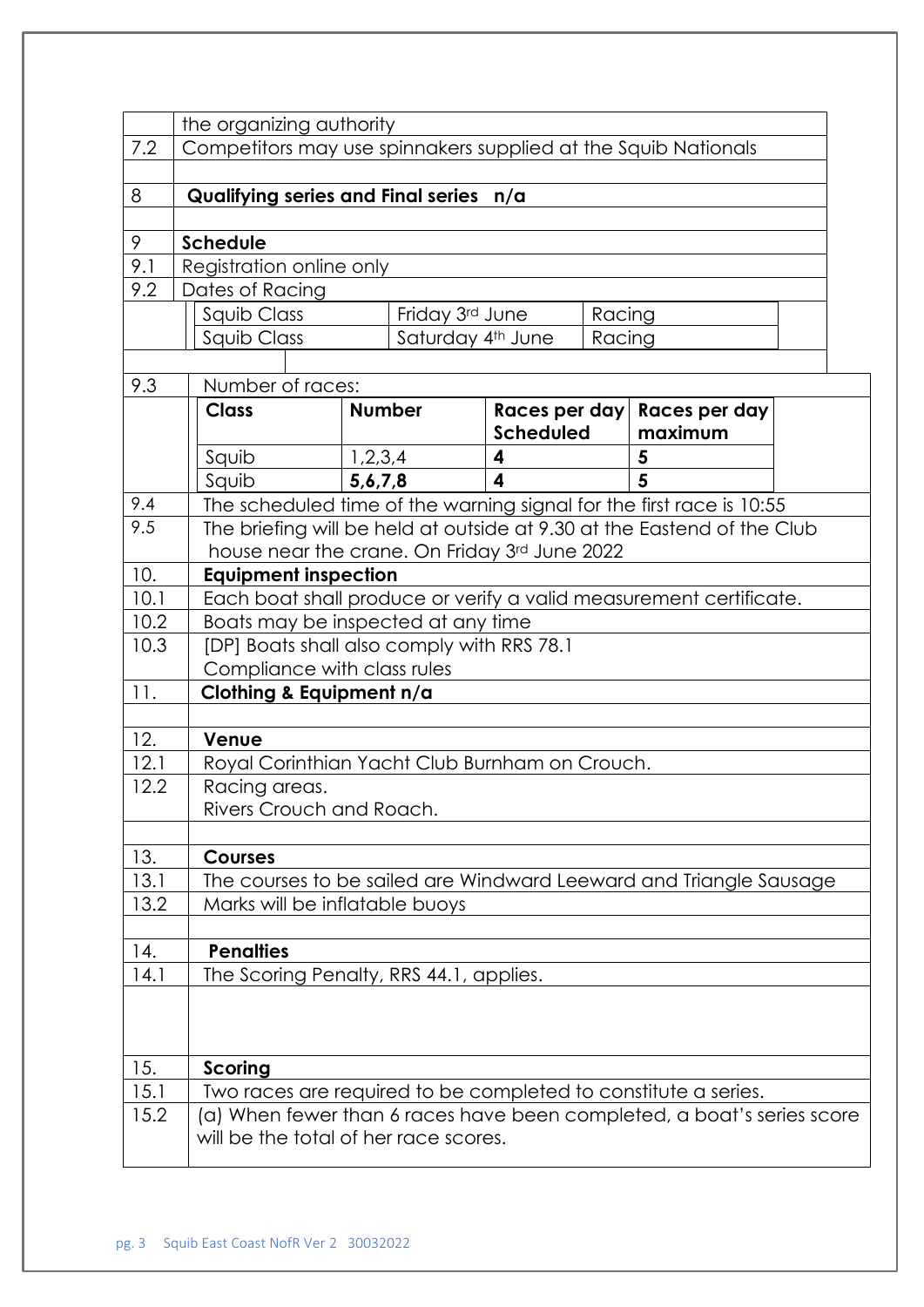|      | (b) When from 6 to 7 races have been completed, a boat's series score<br>will be the total of her race scores excluding her worst score.    |
|------|---------------------------------------------------------------------------------------------------------------------------------------------|
|      | (c) When 8 or more races have been completed, a boat's series score<br>will be the total of her race scores excluding her two worst scores. |
| 16.  | <b>Support persons vessels</b>                                                                                                              |
| 16.1 | [DP] Support person vessels shall be marked Support                                                                                         |
|      |                                                                                                                                             |
| 17.  | Chartered or loaned boats n/a                                                                                                               |
|      |                                                                                                                                             |
| 18.  | <b>Berthing</b>                                                                                                                             |
| 18.1 | [DP] Boats shall be kept in their assigned places while in the moorings                                                                     |
| 19.  | <b>Haul out restrictions</b>                                                                                                                |
| 19.1 | [DP] Keelboats shall not be hauled out during the event except with                                                                         |
|      | and according to the terms of prior written permission of the race                                                                          |
|      | committee                                                                                                                                   |
|      |                                                                                                                                             |
| 20.  | Diving equipment and plastic pools                                                                                                          |
| 20.1 | Keelboats shall not be cleaned below the waterline by any means                                                                             |
|      | during the event                                                                                                                            |
|      |                                                                                                                                             |
| 21.  | <b>Data Protection</b>                                                                                                                      |
|      |                                                                                                                                             |
| 22.  | <b>Risk Statement</b>                                                                                                                       |
| 22.1 | RRS 3 states: 'The responsibility for a boat's decision to participate in                                                                   |
|      | a race or to continue to race is hers alone.' By participating in this                                                                      |
|      | event each competitor agrees and acknowledges that sailing is a                                                                             |
|      | potentially dangerous activity with inherent risks. These risks include                                                                     |
|      | strong winds and rough seas, sudden changes in weather, failure of                                                                          |
|      | equipment, boat handling errors, poor seamanship by other boats,                                                                            |
|      | loss of balance on an unstable platform and fatigue resulting in                                                                            |
|      | increased risk of injury. Inherent in the sport of sailing is the risk of                                                                   |
|      | permanent, catastrophic injury or death by drowning, trauma,                                                                                |
|      | hypothermia or other causes.                                                                                                                |
|      |                                                                                                                                             |
| 23.  | <b>Insurance</b>                                                                                                                            |
| 23.1 | Each participating boat shall be insured with valid third-party liability                                                                   |
|      | insurance with a minimum cover of 3 million pounds sterling per<br>incident or the equivalent.                                              |
|      |                                                                                                                                             |
| 24   | <b>Prizes</b>                                                                                                                               |
| 24.1 | Prizes will be given on Sunday evening at the end of the event.                                                                             |